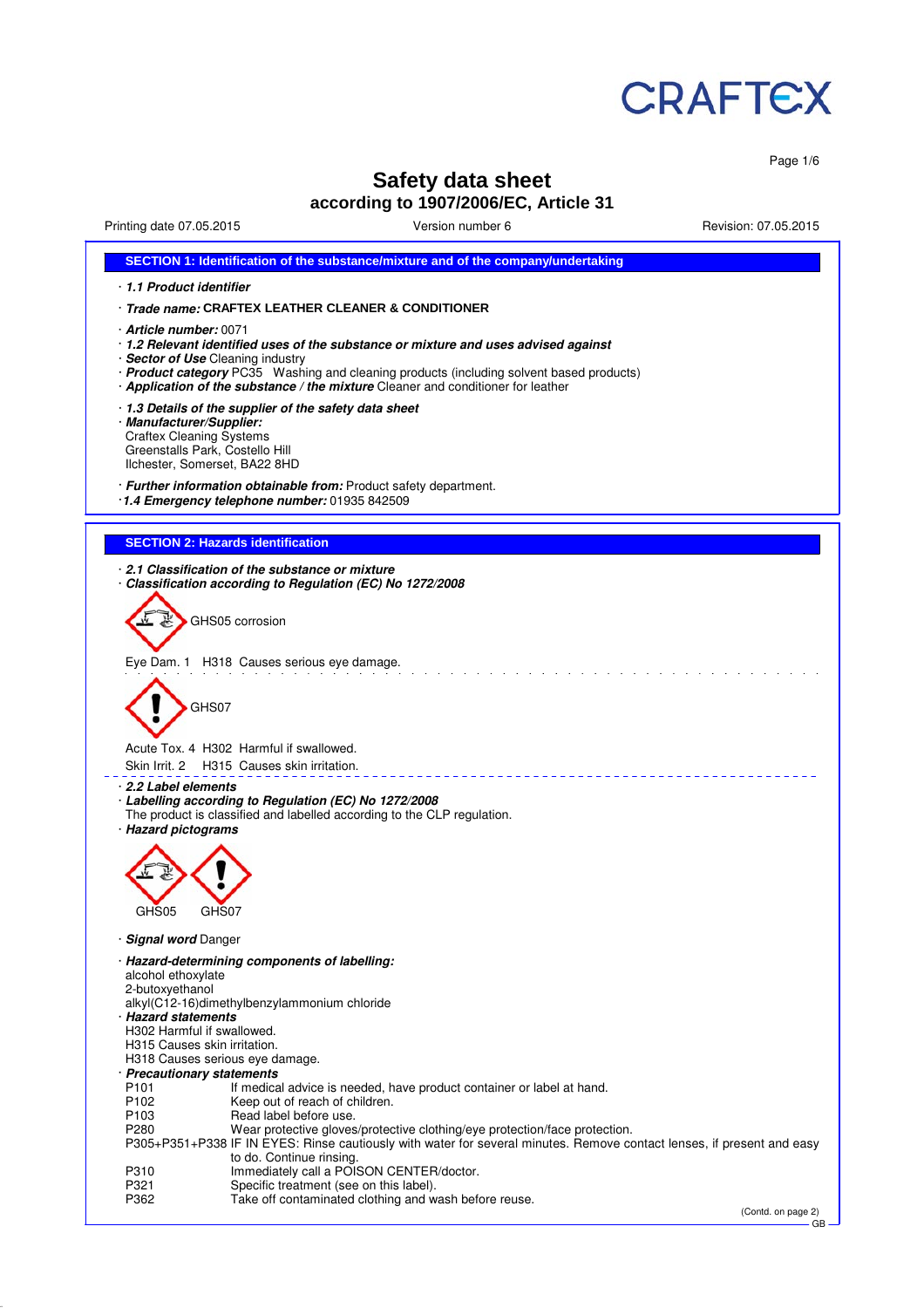Printing date 07.05.2015 **Principal and COVID-100** Version number 6 Revision: 07.05.2015

### **Trade name: CRAFTEX LEATHER CLEANER & CONDITIONER**

(Contd. of page 1) P501 Dispose of contents/container in accordance with local/regional/national/international regulations.

· **2.3 Other hazards**

### · **Results of PBT and vPvB assessment**

- · **PBT:** Not applicable.
- · **vPvB:** Not applicable.

#### **SECTION 3: Composition/information on ingredients**

· **3.2 Chemical characterisation: Mixtures**

· **Description:** Mixture of substances listed below with nonhazardous additions.

| Dangerous components:                                                                                           |                                                                                                                                                  |             |  |  |
|-----------------------------------------------------------------------------------------------------------------|--------------------------------------------------------------------------------------------------------------------------------------------------|-------------|--|--|
|                                                                                                                 | alcohol ethoxylate                                                                                                                               | $2.5 - 10%$ |  |  |
|                                                                                                                 | Acute Tox. 3, H301; $\Leftrightarrow$ Eye Dam. 1, H318                                                                                           |             |  |  |
| CAS: 61789-40-0                                                                                                 | cocoamidopropyl betaine                                                                                                                          | $2.5 - 10%$ |  |  |
|                                                                                                                 | EINECS: 263-058-8 \\ Eye Irrit. 2, H319                                                                                                          |             |  |  |
| CAS: 111-76-2                                                                                                   | 2-butoxyethanol                                                                                                                                  | $2.5 - 10%$ |  |  |
|                                                                                                                 | EINECS: 203-905-0 $\Diamond$ Acute Tox. 4, H302; Acute Tox. 4, H312; Acute Tox. 4, H332; Skin Irrit. 2, H315; Eye Irrit.<br>2. H <sub>3</sub> 19 |             |  |  |
| CAS: 67-63-0                                                                                                    | propan-2-ol                                                                                                                                      | < 2.5%      |  |  |
|                                                                                                                 | EINECS: 200-661-7 <b>4</b> Flam. Liq. 2, H225; 4 Eye Irrit. 2, H319; STOT SE 3, H336                                                             |             |  |  |
| CAS: 68424-85-1                                                                                                 | alkyl(C12-16)dimethylbenzylammonium chloride                                                                                                     | < 2.5%      |  |  |
|                                                                                                                 | EINECS: 270-325-2 <>>Skin Corr. 1B, H314; <>> Aquatic Acute 1, H400; <<<<< Acute Tox. 4, H302; Acute Tox. 4,<br>H <sub>312</sub>                 |             |  |  |
| Regulation (EC) No 648/2004 on detergents / Labelling for contents                                              |                                                                                                                                                  |             |  |  |
| non-ionic surfactants                                                                                           |                                                                                                                                                  |             |  |  |
| $< 5\%$<br>amphoteric surfactants, preservation agents (alkyl(C12-16)dimethylbenzylammonium chloride), perfumes |                                                                                                                                                  |             |  |  |

#### **SECTION 4: First aid measures**

· **4.1 Description of first aid measures**

- · **After inhalation:** Supply fresh air; consult doctor in case of complaints.
- · **After skin contact:** Immediately rinse with water.
- · **After eye contact:** Rinse opened eye for several minutes under running water. Then consult a doctor.
- · **After swallowing:** If symptoms persist consult doctor.
- · **4.2 Most important symptoms and effects, both acute and delayed** No further relevant information available.
- · **4.3 Indication of any immediate medical attention and special treatment needed**
- No further relevant information available.

### **SECTION 5: Firefighting measures**

· **5.1 Extinguishing media**

· **Suitable extinguishing agents:** Use fire extinguishing methods suitable to surrounding conditions.

- · **5.2 Special hazards arising from the substance or mixture** No further relevant information available.
- · **5.3 Advice for firefighters**
- · **Protective equipment:** No special measures required.

#### **SECTION 6: Accidental release measures**

- · **6.1 Personal precautions, protective equipment and emergency procedures** Not required.
- · **6.2 Environmental precautions:** Dilute with plenty of water.
- Do not allow to enter sewers/ surface or ground water.
- · **6.3 Methods and material for containment and cleaning up:**
- Absorb with liquid-binding material (sand, diatomite, acid binders, universal binders, sawdust).
- Ensure adequate ventilation.
- · **6.4 Reference to other sections**
- See Section 7 for information on safe handling. See Section 8 for information on personal protection equipment.

(Contd. on page 3)

GB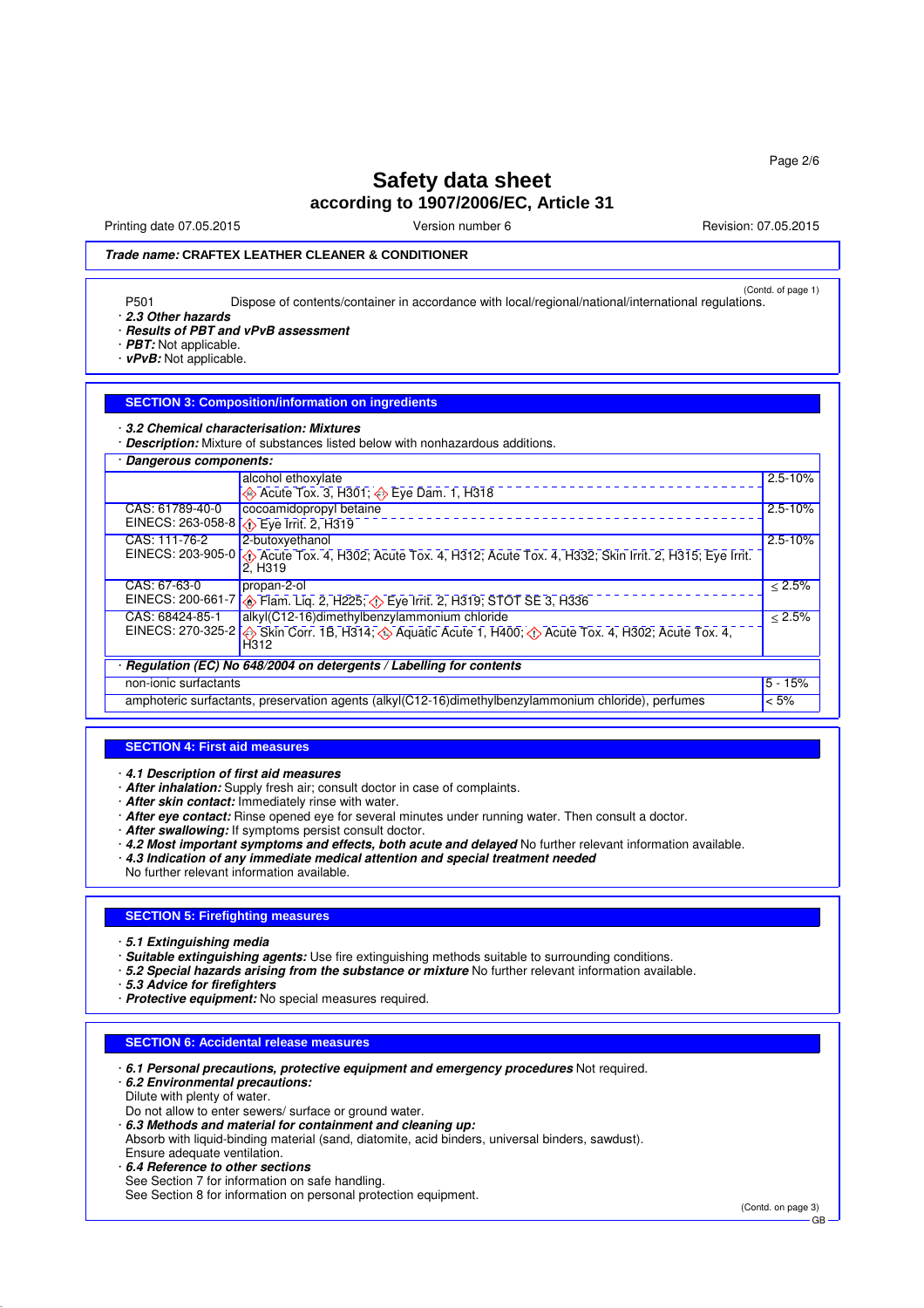Printing date 07.05.2015 **Version number 6** Newsley Revision: 07.05.2015

(Contd. of page 2)

### **Trade name: CRAFTEX LEATHER CLEANER & CONDITIONER**

See Section 13 for disposal information.

### **SECTION 7: Handling and storage**

· **7.1 Precautions for safe handling** Ensure good ventilation/exhaustion at the workplace. Prevent formation of aerosols.

· **Information about fire - and explosion protection:** No special measures required.

· **7.2 Conditions for safe storage, including any incompatibilities**

· **Storage:**

· **Requirements to be met by storerooms and receptacles:** No special requirements.

· **Information about storage in one common storage facility:** Not required.

· **Further information about storage conditions:** None.

· **7.3 Specific end use(s)** No further relevant information available.

### **SECTION 8: Exposure controls/personal protection**

· **Additional information about design of technical facilities:** No further data; see item 7.

· **8.1 Control parameters**

| · Ingredients with limit values that require monitoring at the workplace:                                                                                                                                                                                                                                                                                             |  |  |  |
|-----------------------------------------------------------------------------------------------------------------------------------------------------------------------------------------------------------------------------------------------------------------------------------------------------------------------------------------------------------------------|--|--|--|
| 111-76-2 2-butoxyethanol                                                                                                                                                                                                                                                                                                                                              |  |  |  |
| WEL Short-term value: 246 mg/m <sup>3</sup> , 50 ppm                                                                                                                                                                                                                                                                                                                  |  |  |  |
| Long-term value: 123 mg/m <sup>3</sup> , 25 ppm                                                                                                                                                                                                                                                                                                                       |  |  |  |
| Sk. BMGV                                                                                                                                                                                                                                                                                                                                                              |  |  |  |
| 67-63-0 propan-2-ol                                                                                                                                                                                                                                                                                                                                                   |  |  |  |
| WEL Short-term value: 1250 mg/m <sup>3</sup> , 500 ppm                                                                                                                                                                                                                                                                                                                |  |  |  |
| Long-term value: 999 mg/m <sup>3</sup> , 400 ppm                                                                                                                                                                                                                                                                                                                      |  |  |  |
| · Ingredients with biological limit values:                                                                                                                                                                                                                                                                                                                           |  |  |  |
| 111-76-2 2-butoxyethanol                                                                                                                                                                                                                                                                                                                                              |  |  |  |
| BMGV 240 mmol/mol creatinine                                                                                                                                                                                                                                                                                                                                          |  |  |  |
| Medium: urine                                                                                                                                                                                                                                                                                                                                                         |  |  |  |
| Sampling time: post shift<br>Parameter: butoxyacetic acid                                                                                                                                                                                                                                                                                                             |  |  |  |
| Additional information: The lists valid during the making were used as basis.                                                                                                                                                                                                                                                                                         |  |  |  |
| 8.2 Exposure controls<br>· Personal protective equipment:<br>General protective and hygienic measures:<br>Immediately remove all soiled and contaminated clothing<br>Wash hands before breaks and at the end of work.<br>Do not inhale gases / fumes / aerosols.<br>Avoid contact with the eyes.<br>· Respiratory protection: Not required.<br>· Protection of hands: |  |  |  |
| Protective gloves                                                                                                                                                                                                                                                                                                                                                     |  |  |  |
| The glove material has to be impermeable and resistant to the product/ the substance/ the preparation.<br>Due to missing tests no recommendation to the glove material can be given for the product/ the preparation/ the chemical<br>mixture.<br>Selection of the glove material on consideration of the penetration times, rates of diffusion and the degradation   |  |  |  |

· **Material of gloves**

The selection of the suitable gloves does not only depend on the material, but also on further marks of quality and varies from manufacturer to manufacturer. As the product is a preparation of several substances, the resistance of the glove material can not be calculated in advance and has therefore to be checked prior to the application.

· **Penetration time of glove material**

The exact break through time has to be found out by the manufacturer of the protective gloves and has to be observed.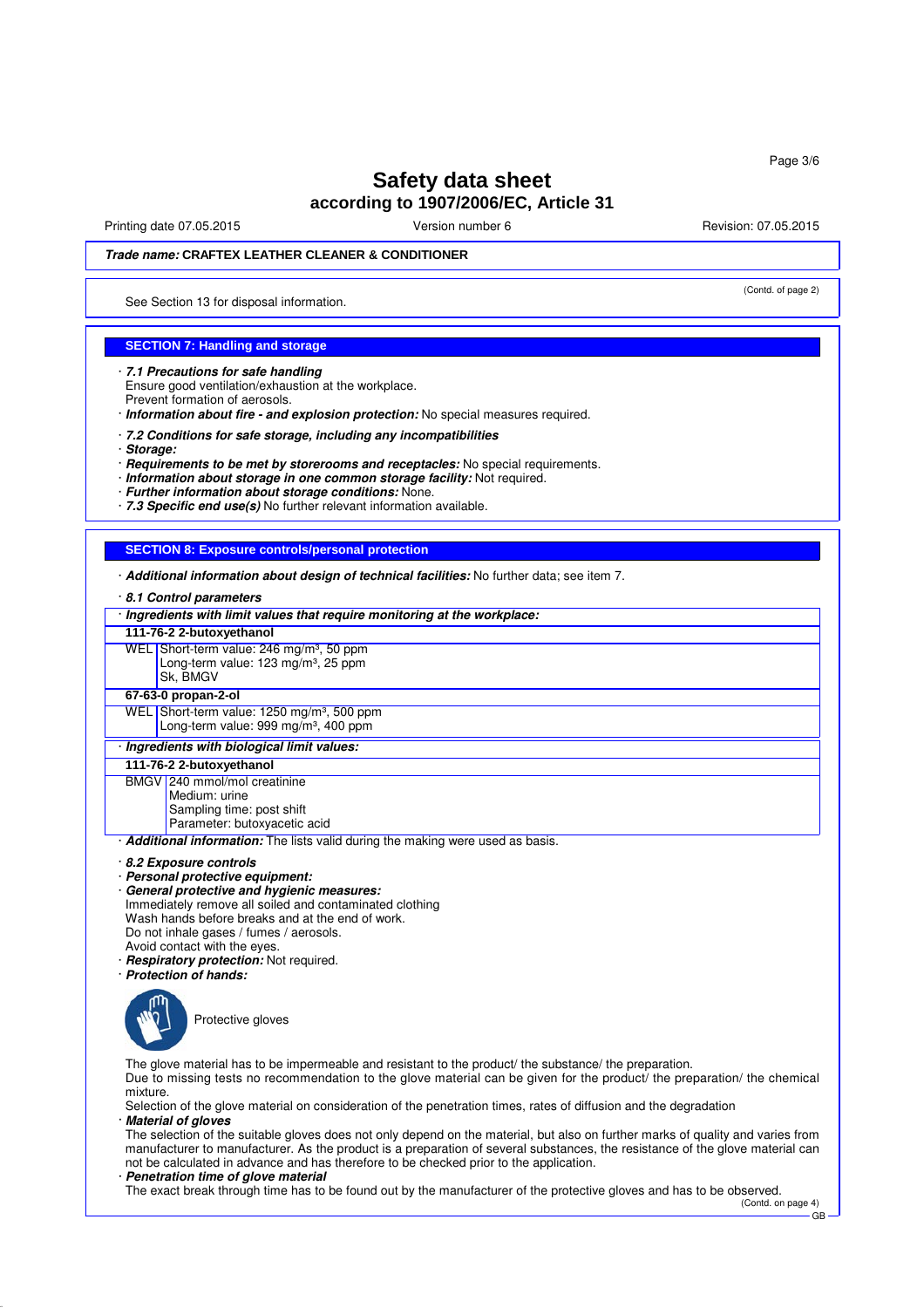Printing date 07.05.2015 **Version number 6** Revision: 07.05.2015 **Revision: 07.05.2015** 

## **Trade name: CRAFTEX LEATHER CLEANER & CONDITIONER**

| · Eye protection:                                                                                 | (Contd. of page 3)                            |
|---------------------------------------------------------------------------------------------------|-----------------------------------------------|
| Tightly sealed goggles                                                                            |                                               |
| <b>SECTION 9: Physical and chemical properties</b>                                                |                                               |
| 9.1 Information on basic physical and chemical properties<br>· General Information                |                                               |
| · Appearance:                                                                                     |                                               |
| Form:                                                                                             | Liquid                                        |
| Colour:                                                                                           | Whitish                                       |
| · Odour:                                                                                          | Leather                                       |
| · Odour threshold:                                                                                | Not determined.                               |
| $\cdot$ pH-value at 20 $\degree$ C:                                                               | 6.5                                           |
| Change in condition<br><b>Melting point/Melting range:</b><br><b>Boiling point/Boiling range:</b> | Undetermined.<br>100 °C                       |
| · Flash point:                                                                                    | 101 °C                                        |
| · Flammability (solid, gaseous):                                                                  | Not applicable.                               |
| · Ignition temperature:                                                                           |                                               |
| <b>Decomposition temperature:</b>                                                                 | Not determined.                               |
| · Self-igniting:                                                                                  | Product is not selfigniting.                  |
| · Danger of explosion:                                                                            | Product does not present an explosion hazard. |
| · Explosion limits:                                                                               |                                               |
| Lower:                                                                                            | Not determined.                               |
| <b>Upper:</b>                                                                                     | Not determined.                               |
| · Vapour pressure:                                                                                | Not determined.                               |
| · Density:                                                                                        | Not determined.                               |
| · Relative density                                                                                | Not determined.                               |
| · Vapour density                                                                                  | Not determined.                               |
| · Evaporation rate                                                                                | Not determined.                               |
| · Solubility in / Miscibility with<br>water:                                                      | Fully miscible.                               |
| · Partition coefficient (n-octanol/water): Not determined.                                        |                                               |
| · Viscosity:                                                                                      |                                               |
| Dynamic:                                                                                          | Not determined.                               |
| Kinematic:                                                                                        | Not determined.                               |
| · Solvent content:                                                                                |                                               |
| Organic solvents:                                                                                 | 5.0%                                          |
| · 9.2 Other information                                                                           | No further relevant information available.    |

#### **SECTION 10: Stability and reactivity**

· **10.1 Reactivity**

· **10.2 Chemical stability**

· **Thermal decomposition / conditions to be avoided:** No decomposition if used according to specifications.

· **10.3 Possibility of hazardous reactions** No dangerous reactions known.

· **10.4 Conditions to avoid** No further relevant information available.

· **10.5 Incompatible materials:** No further relevant information available.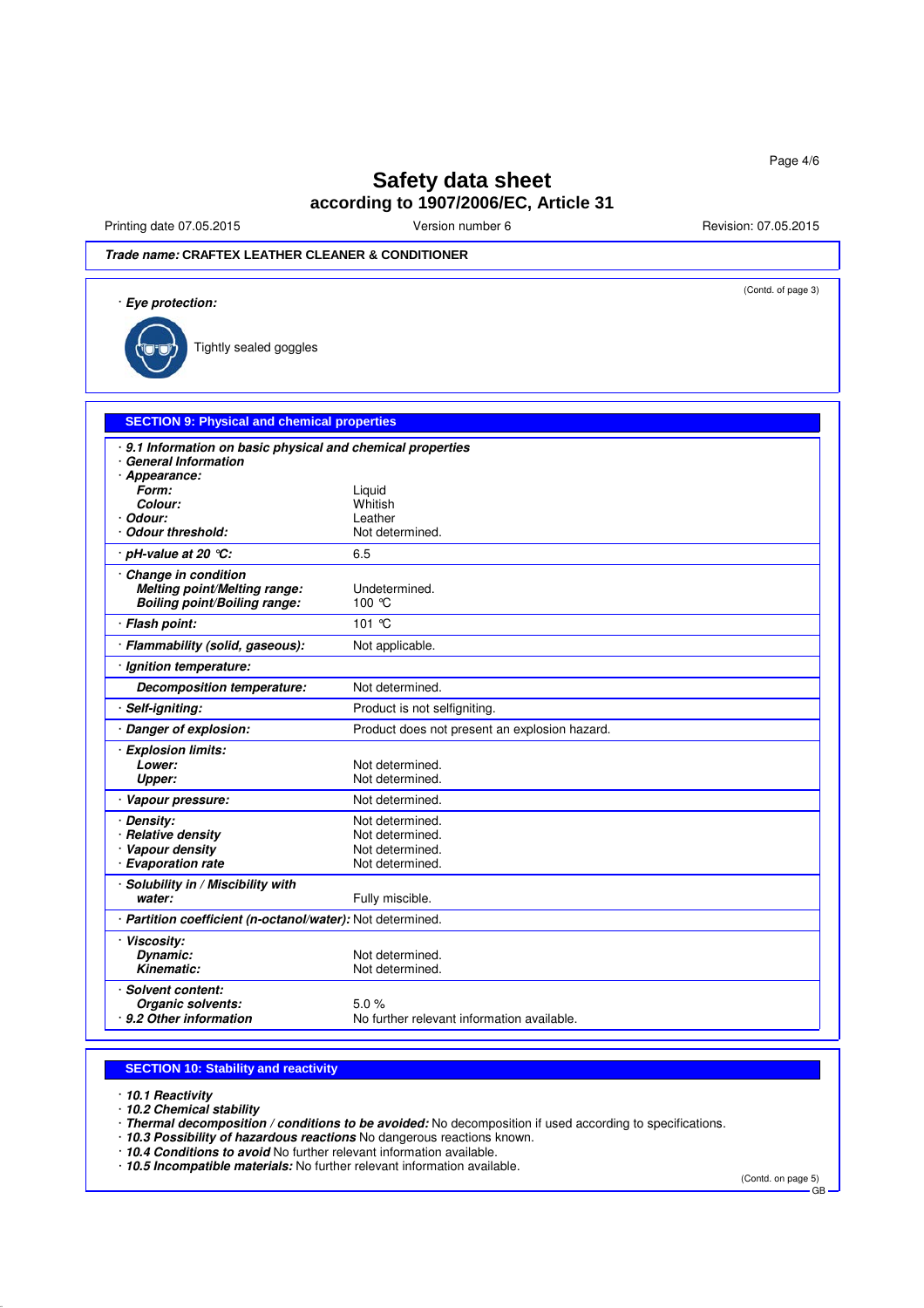Printing date 07.05.2015 **Principal and COVID-100** Version number 6 Revision: 07.05.2015

(Contd. of page 4)

### **Trade name: CRAFTEX LEATHER CLEANER & CONDITIONER**

· **10.6 Hazardous decomposition products:** No dangerous decomposition products known.

### **SECTION 11: Toxicological information**

- · **11.1 Information on toxicological effects**
- · **Acute toxicity:**
- · **Primary irritant effect:**
- · **on the skin:** No irritant effect.
- · **on the eye:** Strong irritant with the danger of severe eye injury.
- · **Sensitisation:** No sensitising effects known.
- · **Additional toxicological information:**

The product shows the following dangers according to the calculation method of the General EU Classification Guidelines for Preparations as issued in the latest version:

Irritant

#### **SECTION 12: Ecological information**

- · **12.1 Toxicity**
- · **Aquatic toxicity:** No further relevant information available.
- · **12.2 Persistence and degradability** No further relevant information available.
- 12.3 Bioaccumulative potential No further relevant information available.
- · **12.4 Mobility in soil** No further relevant information available.
- · **Additional ecological information:**
- · **General notes:**
- Water hazard class 1 (German Regulation) (Self-assessment): slightly hazardous for water
- Do not allow undiluted product or large quantities of it to reach ground water, water course or sewage system.
- · **12.5 Results of PBT and vPvB assessment**
- · **PBT:** Not applicable.
- · **vPvB:** Not applicable.
- · **12.6 Other adverse effects** No further relevant information available.

#### **SECTION 13: Disposal considerations**

· **13.1 Waste treatment methods**

- · **Recommendation** Must not be disposed together with household waste. Do not allow product to reach sewage system.
- · **Uncleaned packaging:**
- · **Recommendation:** Disposal must be made according to official regulations.
- · **Recommended cleansing agents:** Water, if necessary together with cleansing agents.

| <b>SECTION 14: Transport information</b>                                        |                    |
|---------------------------------------------------------------------------------|--------------------|
| 14.1 UN-Number<br>· ADR, ADN, IMDG, IATA                                        | None               |
| $\cdot$ 14.2 UN proper shipping name<br>· ADR, ADN, IMDG, IATA                  | None               |
| 14.3 Transport hazard class(es)                                                 |                    |
| · ADR, ADN, IMDG, IATA<br>· Class                                               | None               |
| 14.4 Packing group<br>· ADR, IMDG, IATA                                         | None               |
| 14.5 Environmental hazards:<br>· Marine pollutant:                              | No.                |
| 14.6 Special precautions for user                                               | Not applicable.    |
| 14.7 Transport in bulk according to Annex II of<br>MARPOL73/78 and the IBC Code | Not applicable.    |
|                                                                                 | (Contd. on page 6) |

GB